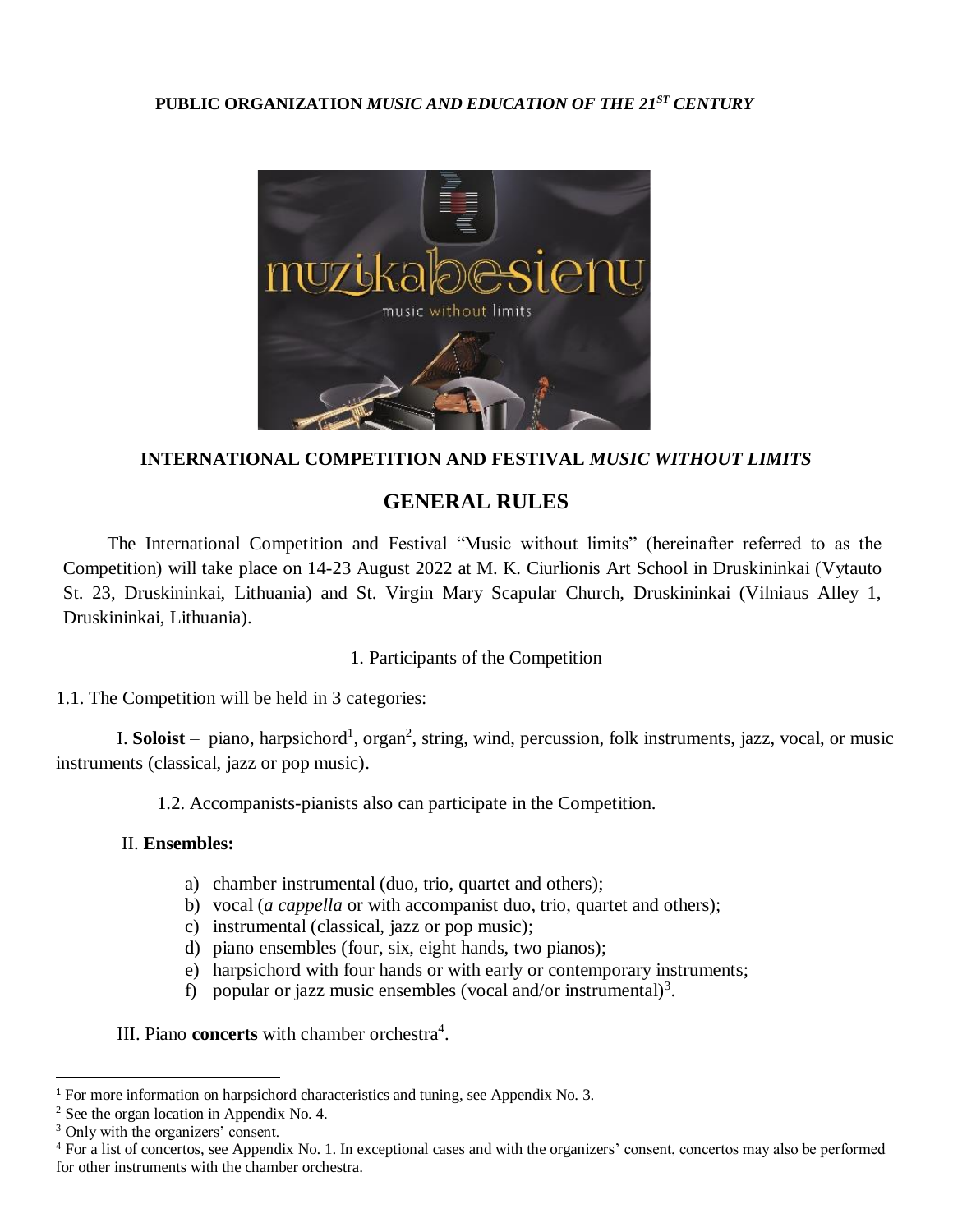|  |  | 1.3. Soloists are divided into 7 groups: |  |  |  |  |  |
|--|--|------------------------------------------|--|--|--|--|--|
|--|--|------------------------------------------|--|--|--|--|--|

| Group        | Age limits <sup>5</sup>         | <b>Duration of a programme</b> |
|--------------|---------------------------------|--------------------------------|
| $\mathbf{A}$ | Up to 10 years old              | $7-10$ min.                    |
| B            | 11-13 years old                 | $11-15$ min.                   |
| $\mathbf C$  | 14-16 years old                 | 16-19 min.                     |
| D            | 17-20 years old                 | 20-25 min.                     |
| E            | $21-25$ years old               | 20-25 min.                     |
| F            | Above 26 years                  | 20-30 min.                     |
| G            | Amateurs (without<br>age limit) | $10-20$ min.                   |

1.4. The programme is up to the competitor's choice. All repertoires must be performed from memory. It is preferable to include a Ukraina composer's piece of music.

1.5. Ensembles are divided into 5 groups:

| Group       | <b>Education</b>                                            | Duration of a |  |
|-------------|-------------------------------------------------------------|---------------|--|
|             |                                                             | programme     |  |
| A           | Grades 1-8                                                  | 8-10 min.     |  |
| B           | Middle section                                              | 12-20 min.    |  |
| $\mathbf C$ | Higher school students and graduates (without<br>age limit) | 20-30 min.    |  |
| D           | A teacher and a secondary or higher school<br>student       | 15 min.       |  |
| E           | Amateurs (without age limit)                                | 10-20 min.    |  |

1.6. The programme is up to the competitor's choice. It is desirable to include a baroque or classical piece and a Lithuanian composer's piece of music. Performing of the programme from music score will have no influence on the results of the competition.

1.7. There is no age limit for participants playing concerts with the chamber orchestra. Participants in this

 $\overline{\phantom{a}}$  $5$  Age limits are calculated up to the first day of the Competition.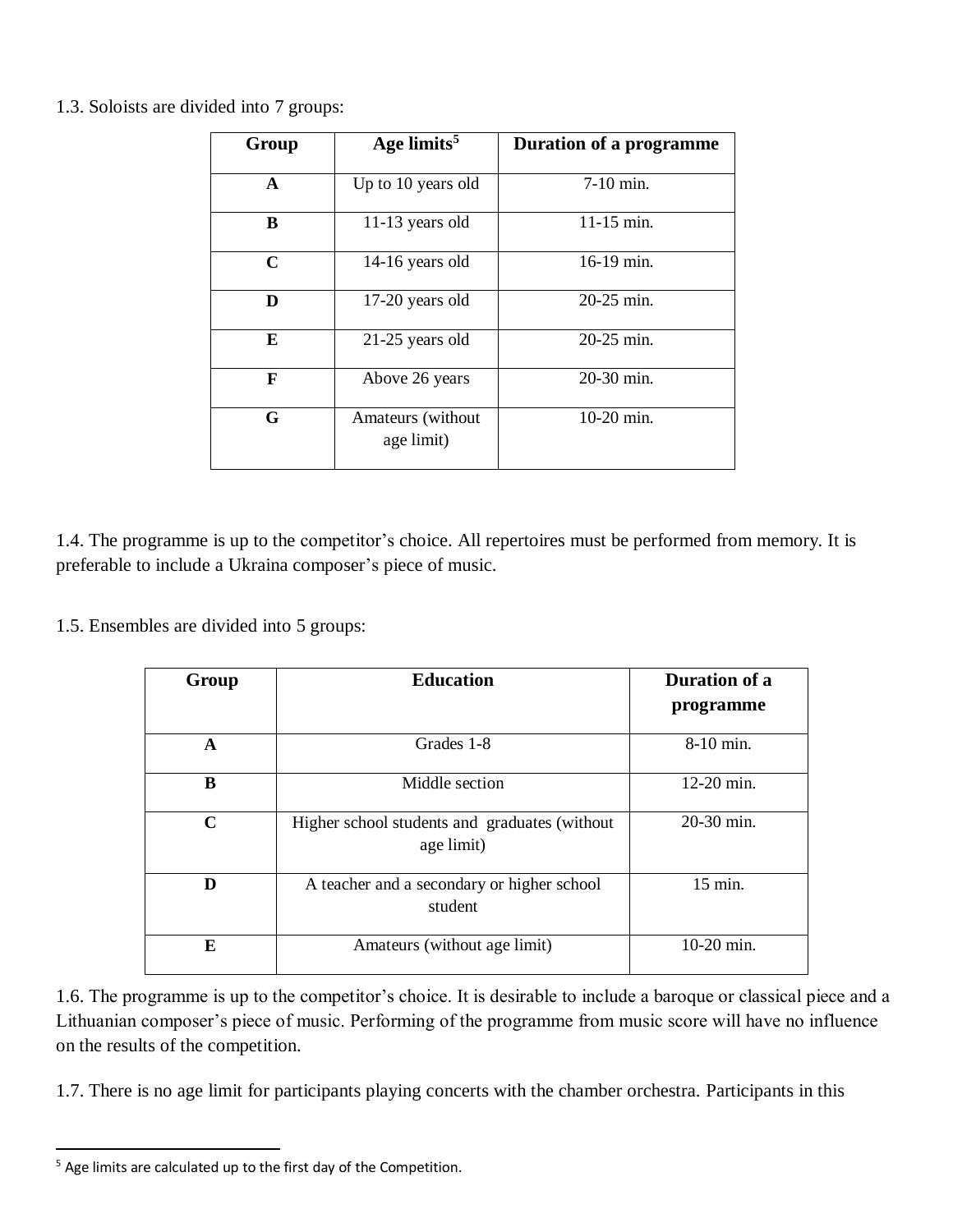category are divided according to the age groups of the soloists (1.3). These participants are free to choose any concert from Part I or Part II-III from the list below (see Appendix No. 1).

1.8. Category *Concerts with chamber orchestra* take place in two tours:

ROUND I: Concerts are performed by two pianos. Performers with high scores are invited to participate in Round II.

ROUND II: Concerts are performed with the Competition-Festival Chamber Orchestra.

1.9. Only the participants of the festival: people of different ages, playing different instruments, wishing to get acquainted with early or other instruments, can participate in various ensembles.

2. Schedule of the Competition

### **14 August**

From 10.00 AM participants registration at M. K. Ciurlionis Art School (Vytauto St. 23) 3.00 PM Scientific-methodical conference.

### **15 August**

3.00 PM opening ceremony.

### **16-21 August**

Competition, master-classes, seminars, concerts, discussion club.

## **22 August**

5.00 PM closing ceremony, concert of laureates, awards.

### **23 August**

Departure.

## 3. Application procedure

3.1. The application form can be found at <https://forms.gle/p1PAD8ShfEC3v5v56>

The application form must be filled just on the online. Handwritten or email applications are not accepted. 3.2. Application forms of the participants will be admitted until 1 July 2022. In exceptional cases, the deadline can be extended.

3.3. A copy of a birth certificate or passport and Bank statement of a paid application fee should be sent by e-mail [participation@musicwithoutlimits.lt.](mailto:participation@musicwithoutlimits.lt)

3.4. Organizers are not responsible for any mistakes in the booklet — all information is written from participants' applications and other documents.

3.5. Documents must be sent by email: [participation@musicwithoutlimits.lt](mailto:participation@musicwithoutlimits.lt) 

3.6. Applications data sent after 1 July 2021 will not be presented in the booklet.

## 4. Participation fee

### 4.1. The participation fee:

## a) **For soloists and chamber orchestra performers**: 100 EUR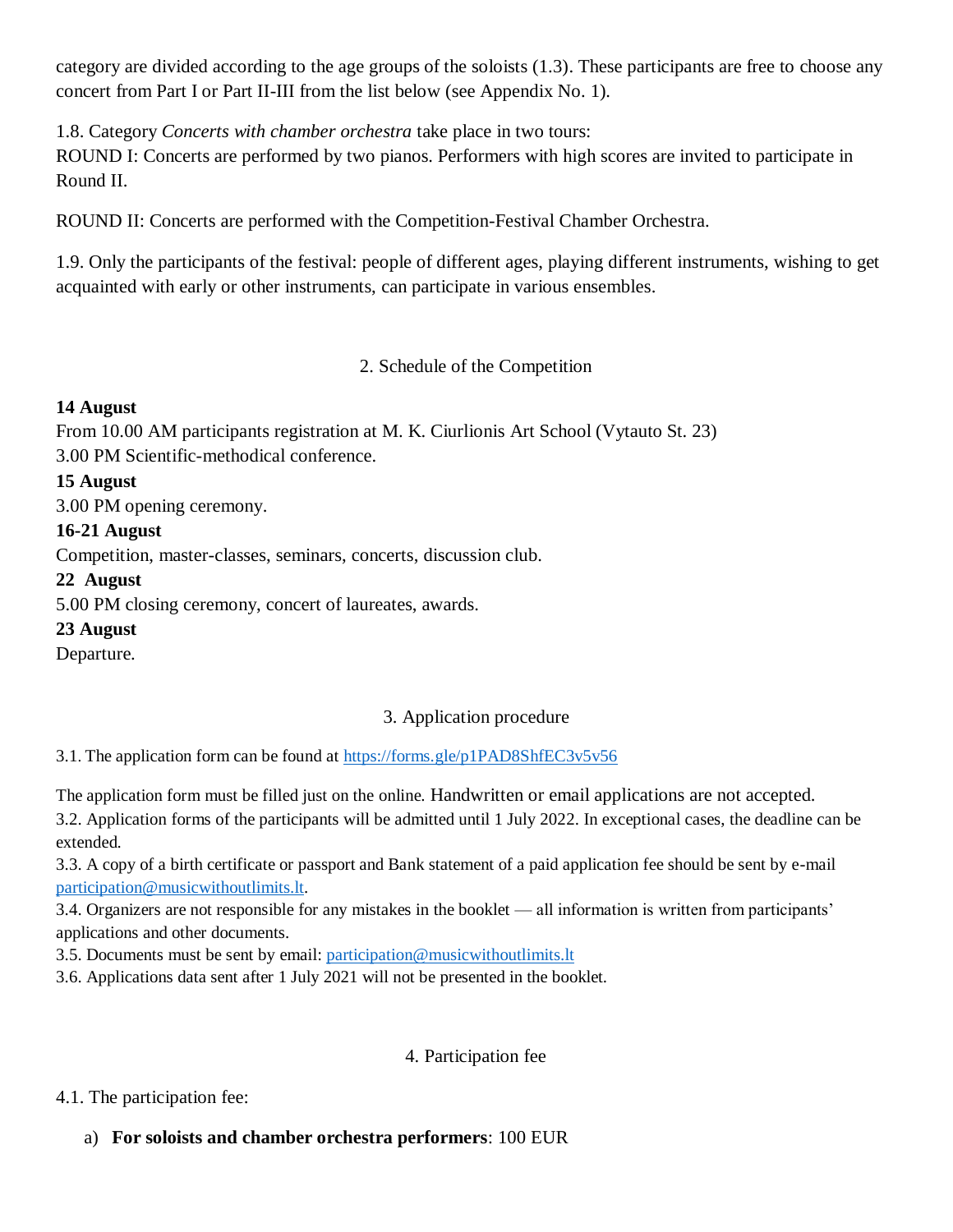If accompanist of the instrumentalists, vocalists or concert pianists for the piano concert with the chamber orchestra wish to enter the competition and qualify for the prize, they also have to pay a participation fee of 50 EUR; if not, there is no fee.

If you need our competition-festival's accompanist, you need to pay extra 30 EUR (one rehearsal in the concert hall and performance at the competition).

- b) **For an ensemble category** shall be 50 EUR for each member;
- c) **For jazz soloists**: 40 EUR;
- d) **In the category of jazz ensembles**, the participation fee is 25 EUR for each member of the ensemble;
- e) **Fee only for festival participants**: 50 EUR.

4.2. The fee is non-refundable.

4.3. A performer may participate in several categories and / or ensembles: the competition program may not be repeated, a separate application form shall be completed for each category or ensemble, and the entry fee shall be paid for each application.

4.4. Teachers participating in the competition program and the conference will receive a qualification development certificate.

4.5. The participation fee is due to 1 July 2022.

4.6. The beneficiary of the fee: LMD "XXI amziaus muzika ir svietimas" Code: 195707891 Adress: Seimyniskiu St. 42-10, LT-09213 Vilnius IBAN: LT31 7044 0600 0149 2467 SWIFT: CBVI LT2X Name of the bank: AB SEB Bank

4.7. The cost of transferring money to the bank shall be borne by the participant.

4.8. The details of the payment: the name, category and age of the participant.

4.9. If a participation fee is paid for by another person, the fee to be paid for each participant must be specified, including the name, category and age of the participant.

4.10. Fifteen Ukraine war refugees - participants of the competition or festival will be accommodated, fed and exempted from the tax of charge.

### 5. Awards

5.1. Winners and diploma holders will be awarded with special diplomas and prizes.

5.2. *Grand Prix* winners will be granted cash prizes.

5.3. The best contestants will have the opportunity to make concerts in Lithuania, Poland, Germany, Denmark, France, Costa Rica and more.

5.4. Special prizes for the performance of a works by a Ukrainian composers.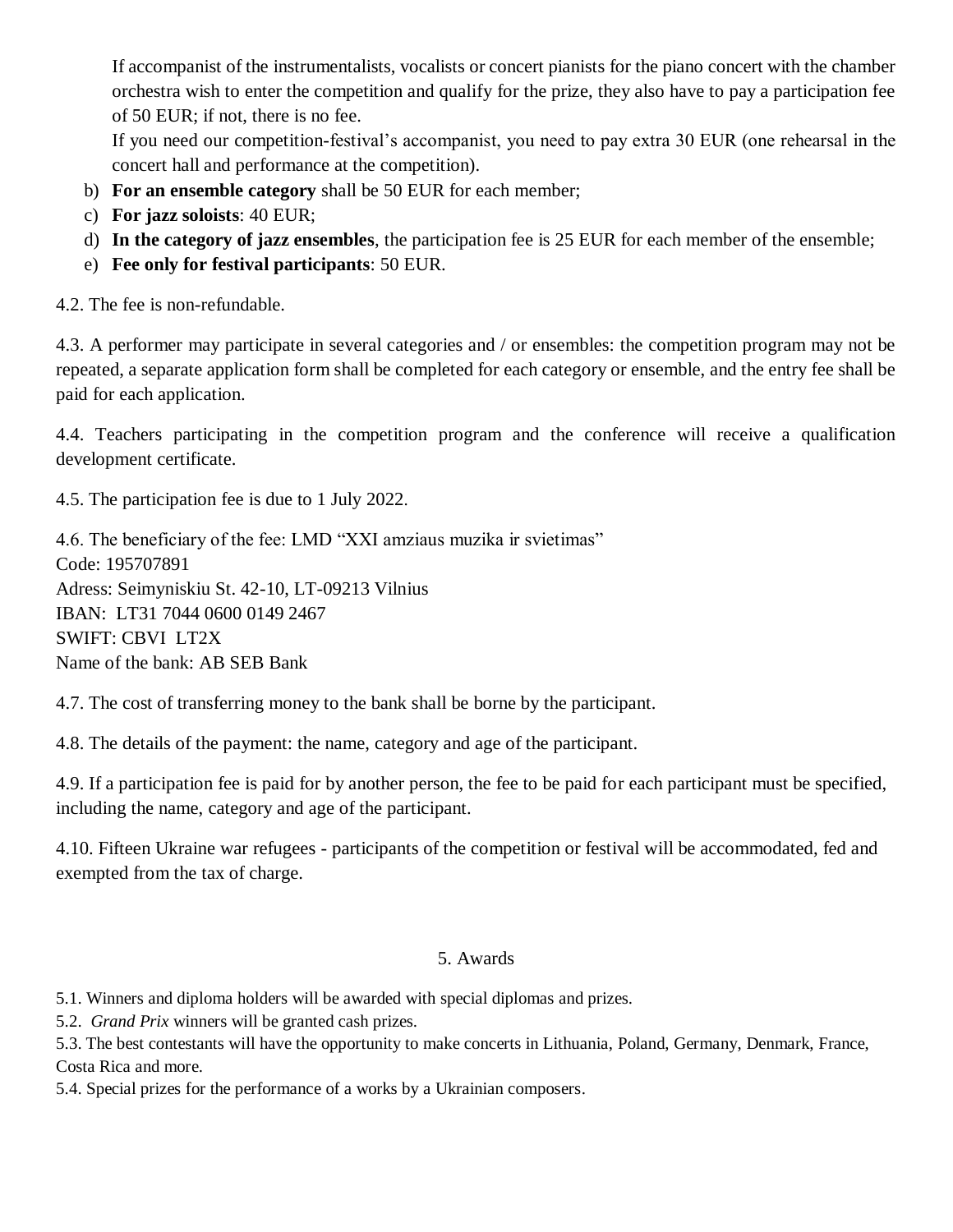#### 6. Additional information

6.1. Level of performances will be evaluated by the International Jury.

6.2. All decisions of the Jury are final.

6.3. The Jury reserves the right to interrupt a contestant's performance if the time limit is exceeded.

6.4. The organizers of the festival reserve all rights pertaining to the recordings and broadcasts of the performances without any remuneration to the participants involved.

6.5. Master classes and individual lessons conducted by renowned professors from Lithuania, Denmark, Poland, Sweden, Germany are held during the Competition.

6.6. The organizers will guaranty two individual lessons, an opportunity to participate in concerts and seminars for each contestant.

6.7. Travel and other expenses shall be paid by the participants.

6.8. We will be happy to help you find a place to stay, offer you the best catering establishments, the most beautiful places in Druskininkai (see appendix No. 2).

6.9. The application form and the Competition news are at [www.musicwithoutlimits.lt](file:///C:/Users/Latitude/AppData/Local/Temp/www.musicwithoutlimits.lt) We also invite you to like official page on Facebook "MUZIKA BE SIENŲ".

6.10. In case of any doubt, please call:

+370 685 67621 Prof. Veronika Vitaitė and by email [v.vitaite@yahoo.com](mailto:v.vitaite@yahoo.com)

+370 686 32612 Assoc. Prof. Rolandas Aidukas and by email [participation@musicwithoutlimits.lt](mailto:participation@musicwithoutlimits.lt)

We will kindly help you. We are waiting for you in Druskininkai!

#### 6.11. **Visa application form**:

Fill in and send by email [jane@galuotas.lt](mailto:jane@galuotas.lt)

Name (in Latin letters according to a foreign passport)

Surname (in Latin letters according to a foreign passport)

Date of Birth

Gender (w / m)

Place of Birth

Citizenship

Series, number of the foreign passport

Address, phone, fax, email

Place of work or study

Arrival date

Departure date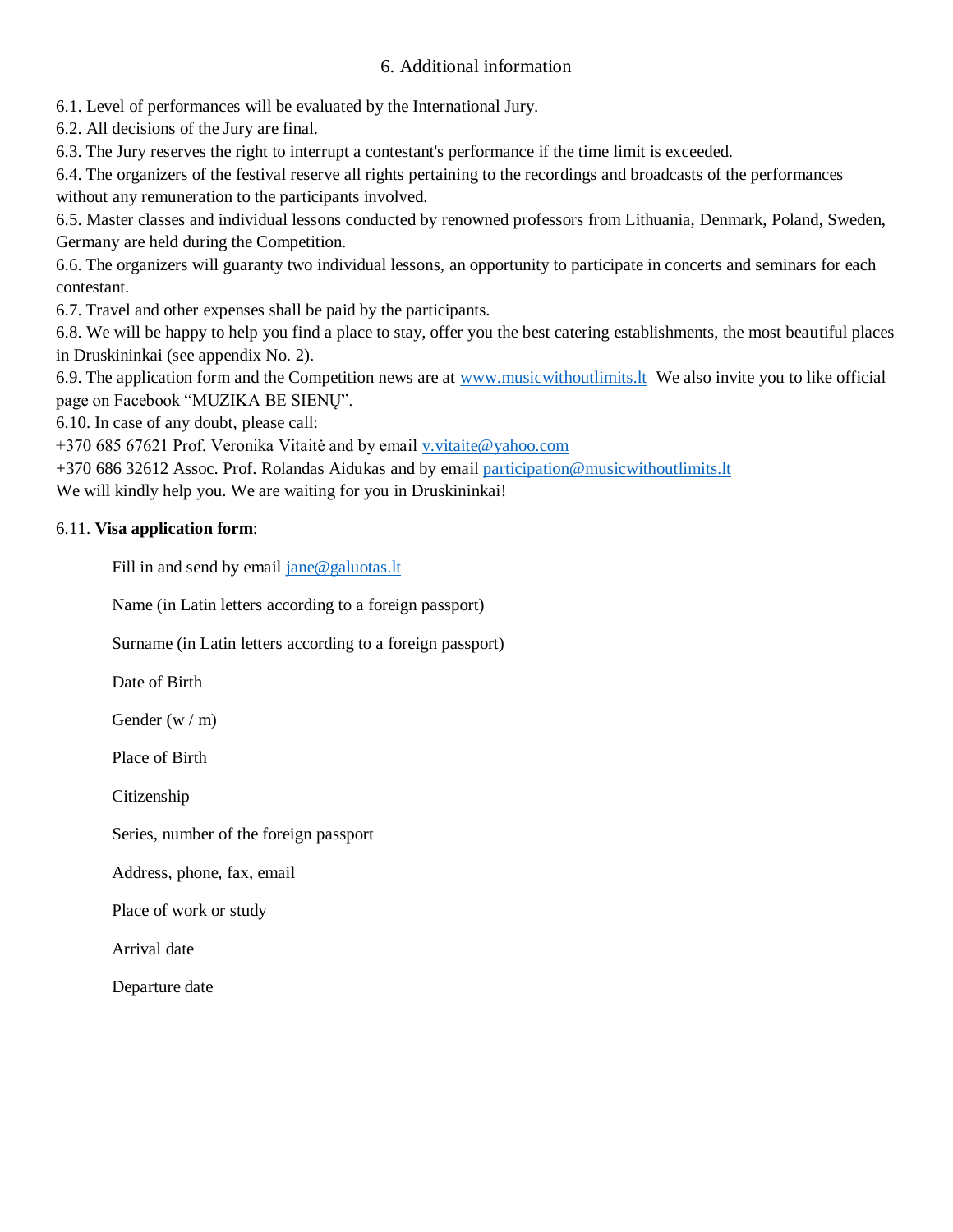#### **Appendix No. 1**

The performers of the concerts for piano and chamber orchestra can choose I or II-III movement of any concerto from the presented list:

### **J. S. BACH:**

1) Concerto A-dur BWV 1055 2) Concerto f-moll BWV 1056 3) Concerto for two pianos No. 1 c-moll BWV 1060 4) Concerto for two pianos No. 3 c-moll BWV 1062

#### **J. HAYDN:**

1) Concerto D-dur Hob. XVIII 2) Concerto C-dur

**W. A. MOZART:** 1) Concerto C-dur KV 415

2) Concerto Es-dur KV 449

### **F. CHOPIN:**

1) Concerto No. 1 e-moll op. 11 2) Concerto No. 2 f-moll op. 21

#### **J. ANDREJEVAS:**

Mini Concerto C-dur Concerto "Sakmė" ("Saga")

**I. BERKOVICH:** Concerto No. 2 C-dur op. 44

**N. SILVANSKI:** Little Concerto G-dur

**A. ROWLEY:** Miniature Concert G-dur

Y. POLUNIN: Concertino a-moll

**Note.** In exceptional cases and with the organisers' consent concertos with other instruments can be performed.

### **Appendix No.2**

1. Accommodation can be booked at <https://lt.hotels.com/de800390/viesbuciai-druskininkai-lietuva/>

2. For private accommodation (from 15 euro per day) you can contact the Competition director Antanina Laurenčikiene by email **alaurencikien@gmail.com** or phone +370 687 17148.

3. The Competition will take place in Druskininkai M. K. Čiurlionis Art school (Vytauto st. 23, Druskininkai). Organ soloists will play at Druskininkai St. Virgin Mary Scapular Church (Vilniaus Alley 1, LT-66119, Druskininkai).

4. You can find information about Druskininkai on the Internet site of Tourism and Business Information Centre at: [http://info.druskininkai.lt](http://info.druskininkai.lt/)

5. You can find information about Druskininkai city municipality at [Druskininkų savvaldybė \(druskininkusavivaldybe.lt\)](https://druskininkusavivaldybe.lt/go.php/lit/english)